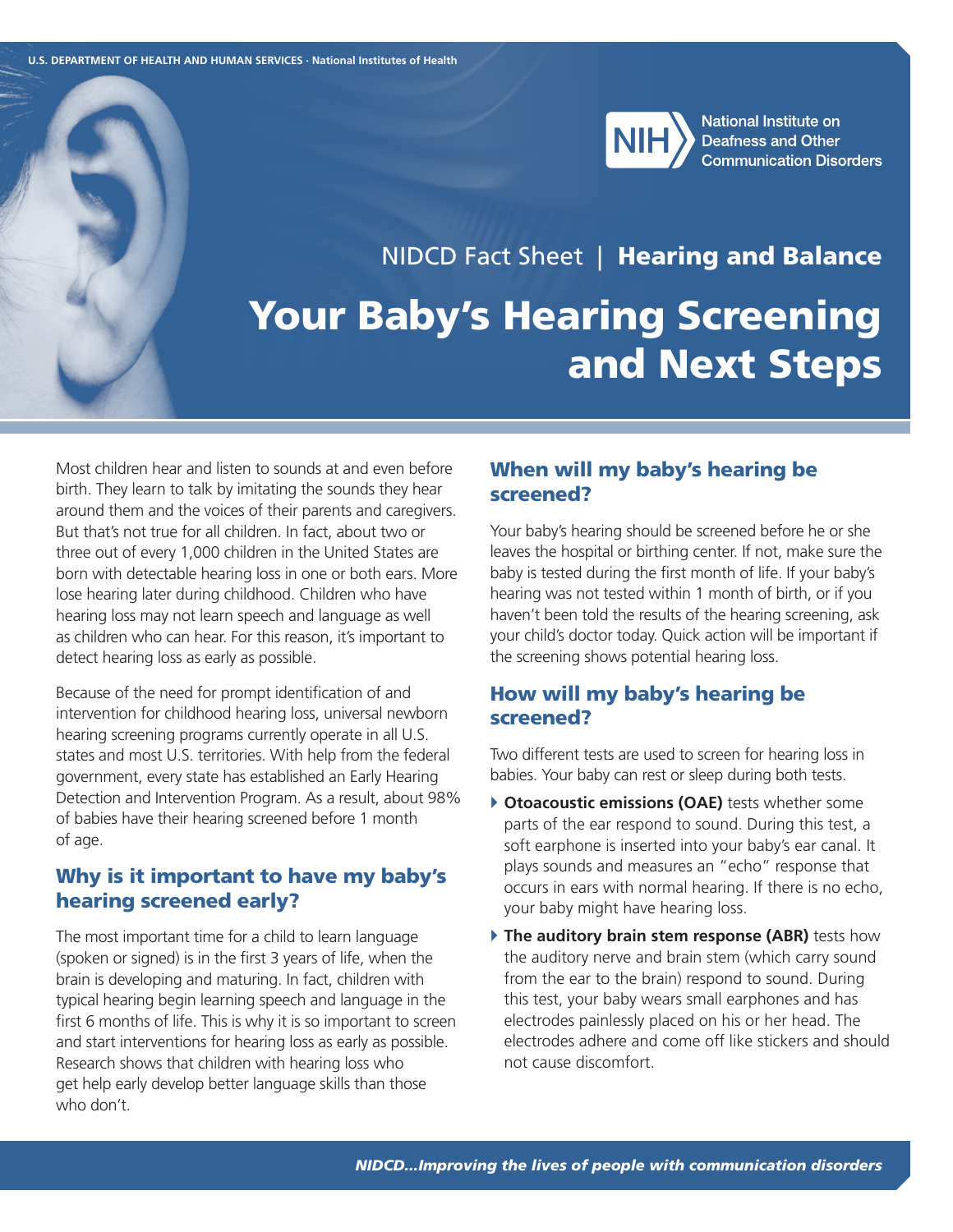

*A newborn undergoes a hearing screening.*

# What should I do if my baby's hearing screening reveals potential hearing loss?

If the results show that your baby may have hearing loss, make an appointment with a pediatric audiologist—a hearing expert who specializes in the assessment and management of children with hearing loss. This followup exam should be done as soon as possible, ideally by the time the baby is 2 to 3 months old. The audiologist will conduct tests to determine whether your baby has a hearing problem and, if so, the type and extent of that problem.

If you need help finding a pediatric audiologist, ask your pediatrician or the hospital staff who conducted your baby's screening. They may even be able to help you schedule an appointment. You can also try the directories provided by the American Academy of Audiology ( *[https://www.](https://www.audiology.org/consumers-and-patients/) [audiology.org/consumers-and-patients/](https://www.audiology.org/consumers-and-patients/)*) or the American Speech–Language–Hearing Association (*[https://www.asha.](https://www.asha.org/profind) [org/profind](https://www.asha.org/profind)*). If the follow-up examination confirms that your baby has hearing loss, he or she should begin receiving intervention services as soon as possible, ideally by the age of 3 to 6 months. See our Baby's hearing screening and next steps: Timeline for parents (below) for a guide to follow.

The pediatric audiologist may recommend that your baby visit a pediatric ear, nose, and throat (ENT) physician who specializes in conditions affecting the ear, known as a pediatric otologist. A pediatric otologist can determine possible causes of hearing loss and recommend intervention options. If your child has siblings, the audiologist or otologist may also recommend that their hearing be tested.

# The follow-up exam revealed that my baby's hearing is fine. Does that mean we don't need to check his or her hearing again?

Not necessarily. Hearing loss can occur at any time of life. Some inherited forms of hearing loss don't appear until a child is older. If your baby was exposed to certain infections before being born, they are more likely to have gradual hearing loss during childhood. Other factors, such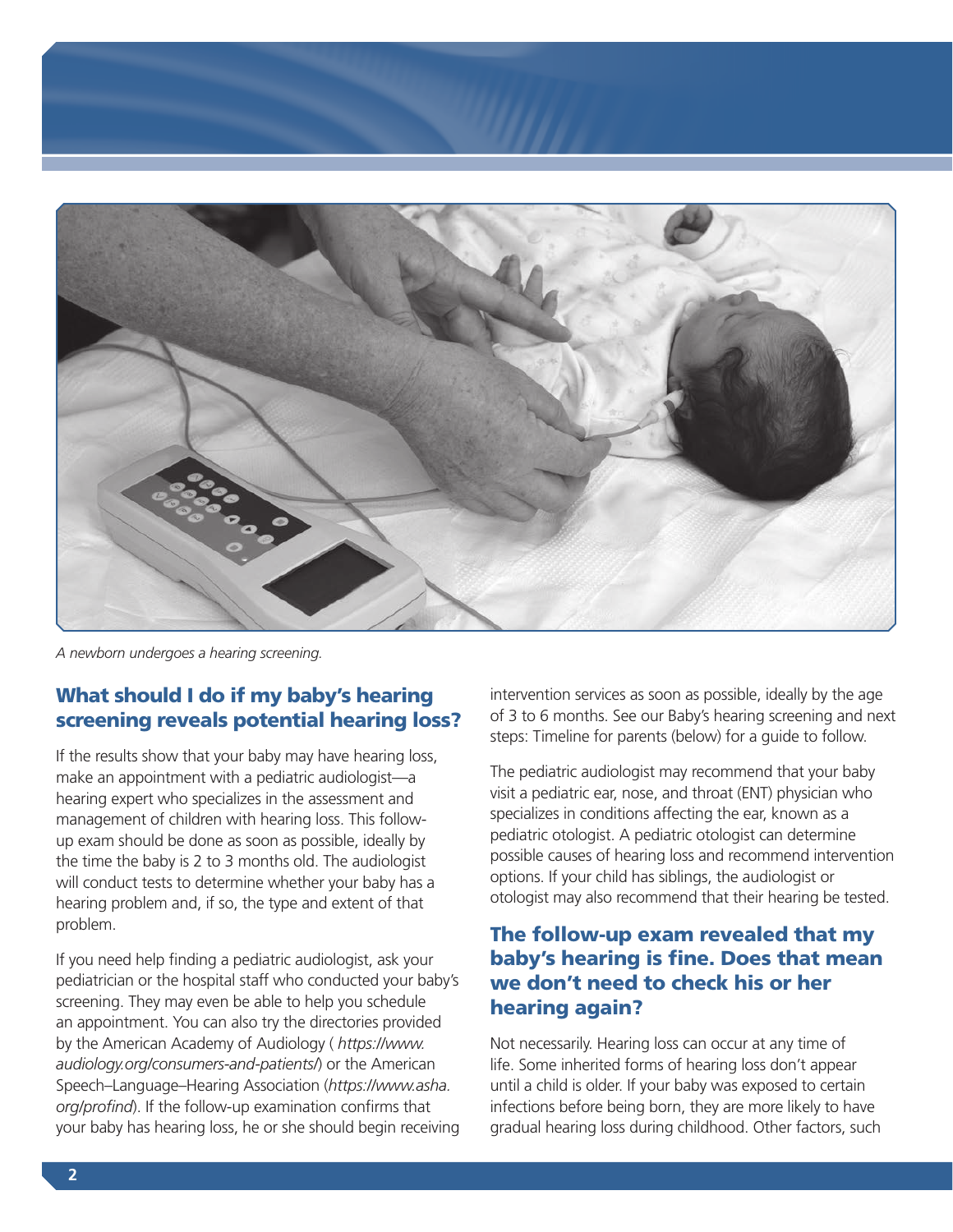as childhood illness, ear infection, head injury, certain medications, and loud noise are also linked to hearing loss in children. Use "Your Baby's Hearing and Communicative Development Checklist" (*[https://www.nidcd.nih.gov/health/](https://www.nidcd.nih.gov/health/your-babys-hearing-and-communicative-development-checklist) [your-babys-hearing-and-communicative-development](https://www.nidcd.nih.gov/health/your-babys-hearing-and-communicative-development-checklist)[checklist](https://www.nidcd.nih.gov/health/your-babys-hearing-and-communicative-development-checklist)*) to monitor and track your child's communication milestones through age 5. If you have concerns about your child's hearing at any age, talk to your pediatrician right away.

# How can I help my child with hearing loss develop language skills?

When interventions begin early, children with hearing loss can develop language skills that help them communicate freely and learn actively. The Individuals with Disabilities Education Act ensures that all children with disabilities have access to the services they need to get a good education. Your community may also offer additional services to help support your child.

Your baby's health care team will help you find services and methods to overcome communication barriers. You may also be referred to a speech-language pathologist or a teacher who is experienced in working with children with hearing loss. Talk to and communicate with your child often and stay up-to-date with all health care appointments.

# What devices could help my child hear and communicate better?

Depending on your baby's hearing loss and communication needs, some of these devices and tools may help to maximize his or her communication skills.

} **Hearing aids.** Worn behind the ear, hearing aids help make sounds louder and clearer. Hearing aids can be used for different degrees of hearing loss in babies as young as 1 month. A pediatric audiologist who is experienced in treating infants and children can help you choose the best hearing aid and make sure that it

fits securely and is properly adjusted. Read the NIDCD fact sheet "Hearing Aids" at *[https://www.nidcd.nih.gov/](https://www.nidcd.nih.gov/health/hearing-aids) [health/hearing-aids](https://www.nidcd.nih.gov/health/hearing-aids)* for more information.

} **Cochlear implants.** If your child cannot benefit from a hearing aid, your doctor or audiologist may suggest a cochlear implant. This electronic device can provide a sense of sound to people who are profoundly deaf or hard-of-hearing. The device converts sounds into electrical signals and carries them past the nonworking part of the inner ear to the brain. Cochlear implants can be surgically placed in children as young as 12 months, or sometimes earlier.

With training, children with cochlear implants can learn to recognize sounds and understand speech. Studies have also shown that many eligible children who receive a cochlear implant early (before 18 months of age) can develop spoken language skills at a rate comparable to children with normal hearing, and many succeed in mainstream classrooms. Some doctors now recommend the use of two cochlear implants, one for each ear. An audiologist or otolaryngologist who specializes in cochlear implants can help you decide if a cochlear implant is appropriate for your child. Read the NIDCD fact sheet "Cochlear Implants" at *[https://www.nidcd.](https://www.nidcd.nih.gov/health/cochlear-implants) [nih.gov/health/cochlear-implants](https://www.nidcd.nih.gov/health/cochlear-implants)* for more information.

} **Assistive devices.** As your child grows, other devices may be useful. Some devices help children hear better in a classroom. Others amplify one-on-one conversations or make talking on the phone or watching TV and videos easier. Read the NIDCD fact sheet "Assistive Devices for People with Hearing, Voice, Speech, or Language Disorders" at *[https://www.nidcd.nih.gov/](https://www.nidcd.nih.gov/health/assistive-devices-people-hearing-voice-speech-or-language-disorders) [health/assistive-devices-people-hearing-voice-speech-or](https://www.nidcd.nih.gov/health/assistive-devices-people-hearing-voice-speech-or-language-disorders)[language-disorders](https://www.nidcd.nih.gov/health/assistive-devices-people-hearing-voice-speech-or-language-disorders)* for more information.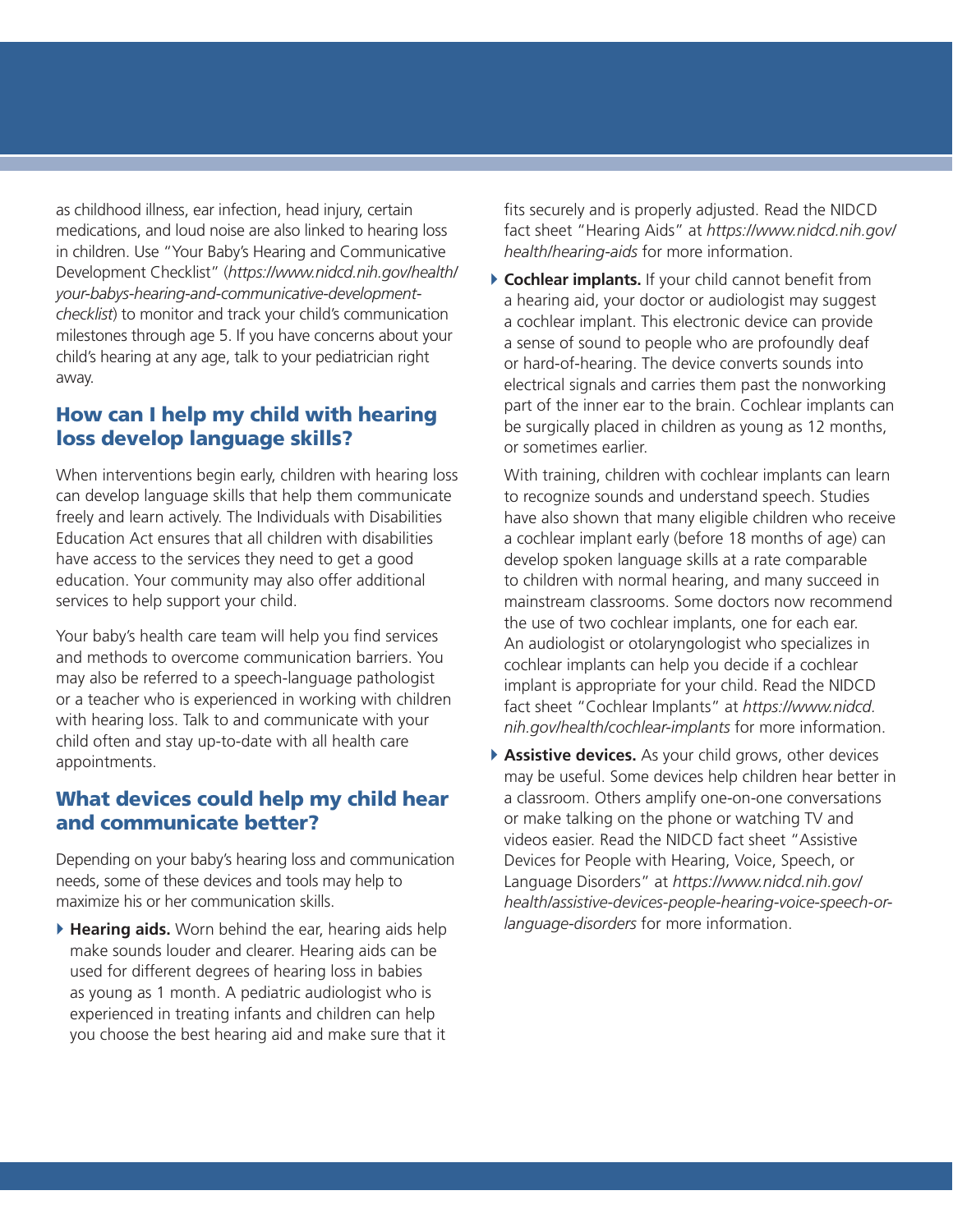

# What language and communication approaches might be available for my child?

Children who are deaf or hard-of-hearing can learn to communicate in several ways. Find out as much as you can about the communication choices and ask your health care team to refer you to experts if you want to know more. Because language development begins early, regardless of the communication mode you choose, you should engage with your child and begin intervention as soon as possible.

Common approaches used to help children with hearing loss communicate and interact with others include:

- } **Listening and spoken language** (also known as auditory-verbal)**:** works to strengthen listening, talking, and reading skills through the use of natural hearing and hearing devices such as hearing aids and cochlear implants, without the use of manual communication.
- } **Auditory-oral:** emphasizes residual natural hearing in combination with amplification devices and technology to help children develop speech and spoken-language skills. It includes the use of speech reading and natural gestures in the communication process.
- } **Cued speech:** is a system of specific hand shapes and placements that represent groups of consonants and vowels and that are used in combination with natural lip movements.
- } **American Sign Language:** is a visual-manual, natural language that is used in the American Deaf community.
- } **Combined approaches:** use aspects of various communication approaches, some of which are listed above, to expose children who are deaf or hard-ofhearing to many ways to communicate with others.

# Will my child be successful in school?

Like all children, children who are deaf or hard-of-hearing can develop strong academic, social, and emotional skills and succeed in school. Find out how your school system helps children with hearing loss. With your input, your child's school will develop an Individualized Education Program (IEP) or Individualized Family Service Plan (IFSP) for your child, and you should ask if an educational audiologist is available to be part of the academic team. Explore programs outside of school that may help you and your child and talk with other parents who have already dealt with these issues. The Individuals with Disabilities Education Act ensures that children with hearing loss receive free, appropriate, early-intervention services from birth through the school years. Contact the U.S. Department of Education, along with resources listed in our directory of organizations *(<https://www.nidcd.nih.gov/directory>)*.



*An educator teaching a young boy.*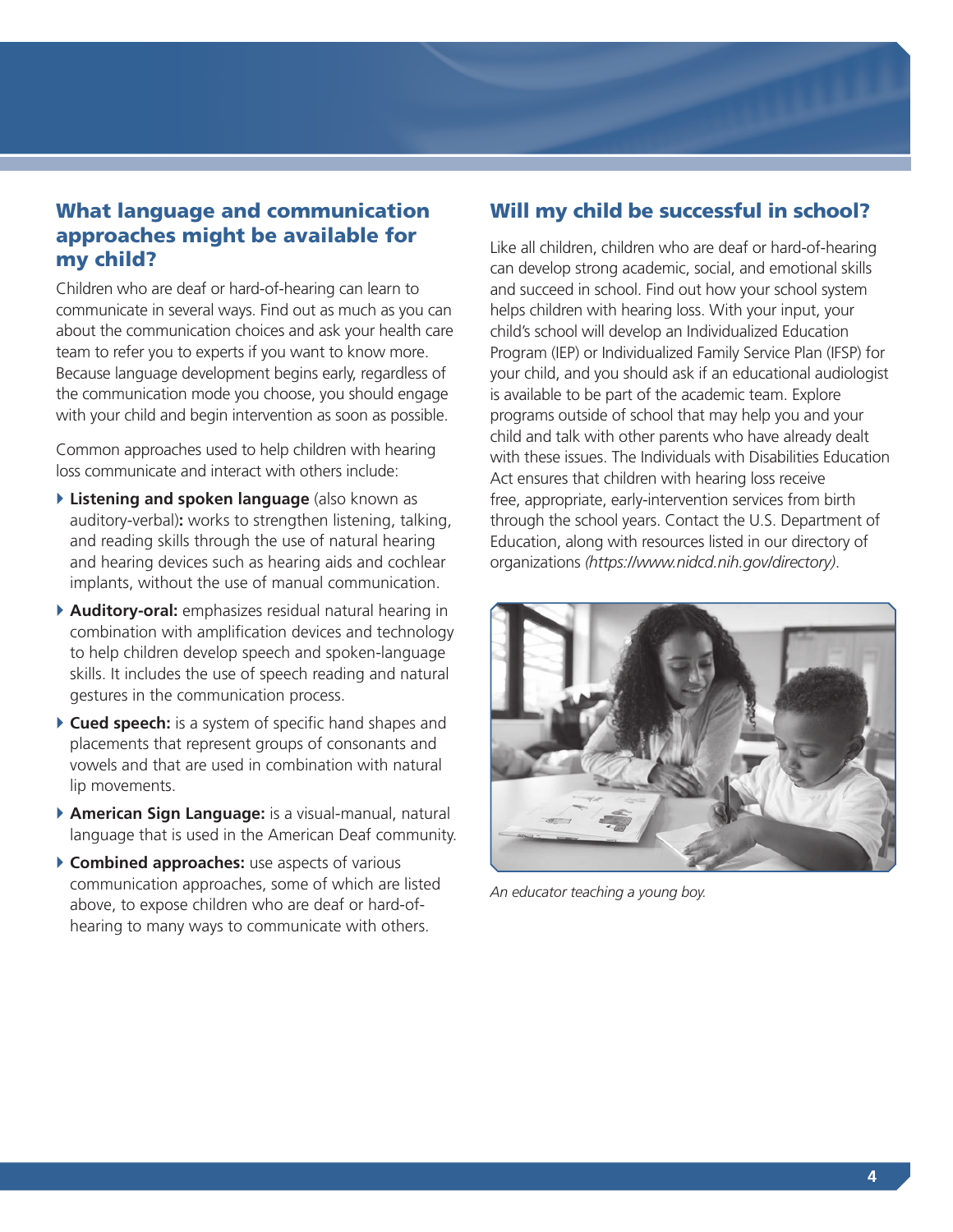# Baby's hearing screening and next steps: Timeline for parents

Use this timeline to get started.

## **By 1 month old:**

 $\Box$  Make sure that your baby's hearing is screened either before you leave the hospital or immediately afterward. After the screening, find out the results. If your newborn was not screened in the hospital, schedule a screening to occur by the time your baby is 1 month old.

## **By 2-3 months old:**

- $\Box$  If your baby did not pass the hearing screening, immediately schedule a follow-up appointment with a pediatric audiologist. Ask your doctor or hospital for a list of pediatric audiologists, or use the directories provided by the American Academy of Audiology *[\(https://www.audiology.org/consumers-and-patients/\)](https://www.audiology.org/consumers-0)* and the American Speech–Language–Hearing Association *[\(https://www.asha.org/profind](https://www.asha.org/profind))*.
- $\Box$  If you must cancel the follow-up appointment, reschedule it! **Make sure you take your baby to a follow-up examination. This can occur as early as 2 months after birth, and by age 3 months at the latest.**

### **By 3-6 months old:**

 $\Box$  If the follow-up exam shows that your baby has hearing loss, start your baby in some form of intervention as soon as possible. Your baby can start receiving intervention services as early as 3 months after birth and no later than 6 months. Interventions can include hearing devices, such as hearing aids or cochlear implants, and various language and communication approaches. Ask your health care team about the options.

## **Ongoing:**

- $\Box$  Remain active and involved in your child's progress.
- $\Box$  If you move or change your contact information, make sure to tell your child's doctors and specialists.
- $\Box$  Even if the follow-up exam found no sign of hearing loss in your child, continue to monitor his or her communication development. If you have concerns, speak with your child's doctor. If your child has risk factors for childhood hearing loss, speak with an audiologist about how often his or her hearing should be monitored.